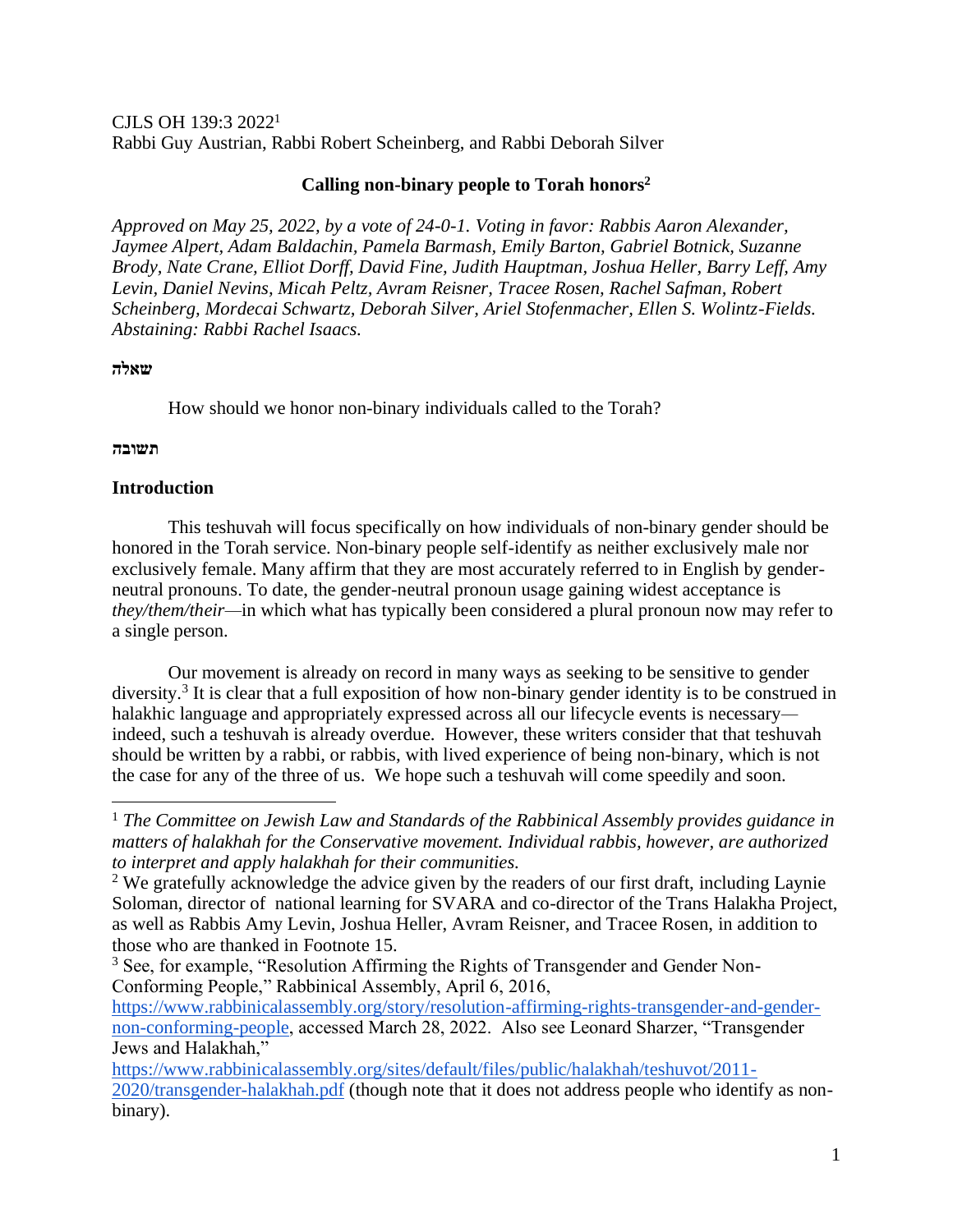With that said, non-binary individuals attend our services and are part of our communities. As an initial step, it is time to ensure they are appropriately honored when called to the Torah.

Individuals often change their personal names to reflect their lived non-binary identities. Sometimes such a name and/or pronoun change will be made official*—*on a driver's license, etc.*—*and sometimes not. Yet regardless of legal status, in community spaces and closer circles a person's name is the marker of their selfhood. The Hebrew *shem* connotes not only nomenclature but essence - a person's name is not only what they are called or known by but in some way conveys who they truly are. Thus, a name is unique and precious.

Furthermore, to be called to the Torah by one's name is a sacred encounter*—*not only with the flow of our history but with each other. Our names are announced in public for the room to hear and for the community as a whole to witness our answering the call. We bring all of ourselves, all of the facets of our identity, past and present, to that moment.

When it comes to Hebrew usage for non-binary individuals, we run into the fact that Hebrew is a binary language. Ingenuity and inventiveness are required. What pronouns should the person use? Do they still consider *ben* or *bat* sufficient to reflect their gender, whether they have changed or retained their original Hebrew names? What Hebrew grammatical forms can be used that are not exclusively masculine or feminine? Some forms which appear to be masculineplural may sometimes be neuter-plural (e.g., *b'nei yisrael, yisraelim*), but there is no singular neuter pronoun comparable to the English *they/them/their* when referring to an individual.<sup>4</sup>

However, in seeking to expand the options in the conventional Torah service liturgy, we are not entirely dependent on umbrella concepts such as *b'tzelem elohim* or *k'vod habriyot*, important though those are. These writers consider that the specific etiquette of the Torah service is indeed addressed in our sources, and it is to these we now turn.

### **Calling people up to the Torah by name: history and halakhah**

<sup>4</sup> While the Academy of Hebrew Language has yet to create new Hebrew morphologies (see https://hebrew-academy.org.il/2017/10/23/השוויון-המגדרי-הלשון-העברית-ההאקדמיה/,\these questions are eagerly being taken up in the wider Jewish community (see [https://www.them.us/story/queer](https://www.them.us/story/queer-inclusive-judaism)[inclusive-judaism](https://www.them.us/story/queer-inclusive-judaism) and [www.nonbinaryhebrew.com\)](http://www.nonbinaryhebrew.com/). Some non-binary people use Hebrew genders interchangeably, depending on how they construe their identity in a particular moment; others are stretching the bounds of Hebrew: " 'We have 'modeh ani' and 'modah ani,' the masculine and the feminine, but what about people like me who are neither?' said Ze'evi Berman, a cantorial student at Hebrew Union College, referring to the daily morning prayer. 'I use 'modet ani,' and I'm bringing that to every community where I'm leading.' " [\(https://www.tabletmag.com/sections/community/articles/outside-the-gender-binary\)](https://www.tabletmag.com/sections/community/articles/outside-the-gender-binary) These experiments are quite recent and need time to develop through usage and revision, and this teshuvah limits itself to standard Hebrew grammar.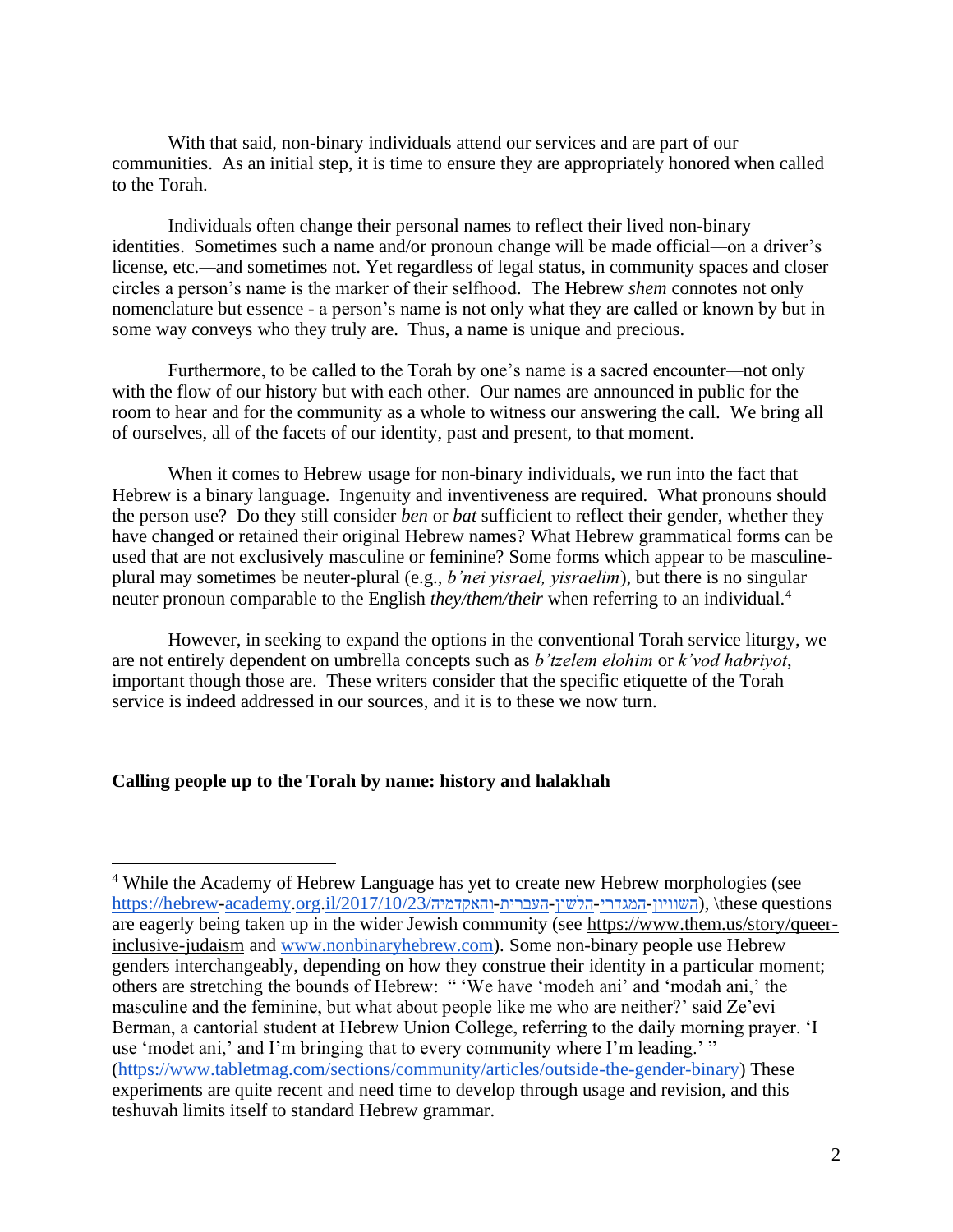An examination of the history of the *minhag* to call up people to the Torah by name demonstrates that the entire rationale for doing so is to avoid situations of embarrassment and disrespect. Today, we can avoid such situations of embarrassment and disrespect by calling people to the Torah in the way that they request to be called.

Calling people up to the Torah by name is mentioned in some of the manuscripts of *Seder*  Rav Amram Gaon, regarded as the first prayerbook (Babylonia, 9th c.)<sup>5</sup>, but this citation cannot be considered authoritative because the manuscripts of Seder Rav Amram are notoriously wideranging and unreliable. Other medieval citations to the practice of calling the *olim* up by name are found only in Ashkenazic sources, including *Mahzor Vitry* (13th c.).<sup>6</sup>

A 2021 essay by Yisrael Berend<sup>7</sup> notes that not all Ashkenazic communities accepted this practice to call people to the Torah by name. The 13th c. Ashkenazic halakhist Rabbi Mordekhai ben Hillel, in his commentary to Gittin 59a, cites Rabbi Samuel of Bomberg's teaching that there is no obligation to call people up to the Torah by name, as the purpose of this practice is משום ,לאינצויי אתי דלמא because otherwise conflict might develop (about who should go up to read from the Torah next).<sup>8</sup>

Rabbi Moses Isserles' gloss to the Shulhan Arukh, OH 139:3, discusses this practice at some length and makes reference to some earlier responsa:

> אפילו ראש הכנסת או חזן לא יקרא עד שיאמרו לו קרא ונהגו ששליח צבור כשרוצה מברך וקורא בלי נטילת רשות משום דהוי כאלו משעה שמינוהו לש"ץ הרשוהו על כך:

הגה: ובמדינות אלו אין נוהגין כן ואין החזן עולה רק כשהסגן אומר לו לעלות אבל אין קורין לו בשמו כמו שאר העולים שקוראים אותם בשמם פלוני בר פלוני. מי שאביו מומר לעכו"ם קורין בשם אבי אביו אבל לא בשמו לבד שלא לביישו ברבים ]ת"ה סי' כ"א וס"ח[ ודוקא שלא עלה מימיו בשם אביו אבל אם הוא גדול והורגל באותו העיר לעלות בשם אביו והמיר אביו קורין אותו בשם אביו כמו שהורגל שלא לביישו ברבים וכן אם איכא למיחש לאיבת המומר ]מהר"ם פאדואה סי' פ"ז[ ואסופי ושתוקי קורין אותו בשם אבי אמו ואם אינו יודע קורין אותו בשם אברה' כמו לגר:

*Even the head of the community or the Hazzan should not read [from the Torah] until they tell him: "Read." And the custom is that the prayer leader may, if he wants to, make the blessing and read without taking permission; because it is as if he was given permission for this [role] when he was appointed as the prayer leader.*

<sup>5</sup> *Seder Rav Amram Gaon*. ed. Gershom Harpanas, 1984. .וחמישי שני סדר Bar-Ilan University. *The Responsa Project.* [Ramat Gan, Israel] :Bar-Ilan University, 2020. Also see *Seder Rav Amram Gaon.* ed. Daniel Goldschmidt. Mosad Harav Kook, 1972. p. 58.  $6 \#93$ .

 $^7$  הישראל ברנד, י"חובת הקריאה לעולה לתורה בשמו, Tevet 5781, [https://www.machonso.org/hamaayan/?gilayon=60&id=1779#\\_ftnref13.](https://www.machonso.org/hamaayan/?gilayon=60&id=1779#_ftnref13)

<sup>8</sup> Mordekhai to Gittin 59a, assuming ק "מבייבר שמואל ר''ה is Rabbi Samuel of Bomberg (13th c. Germany).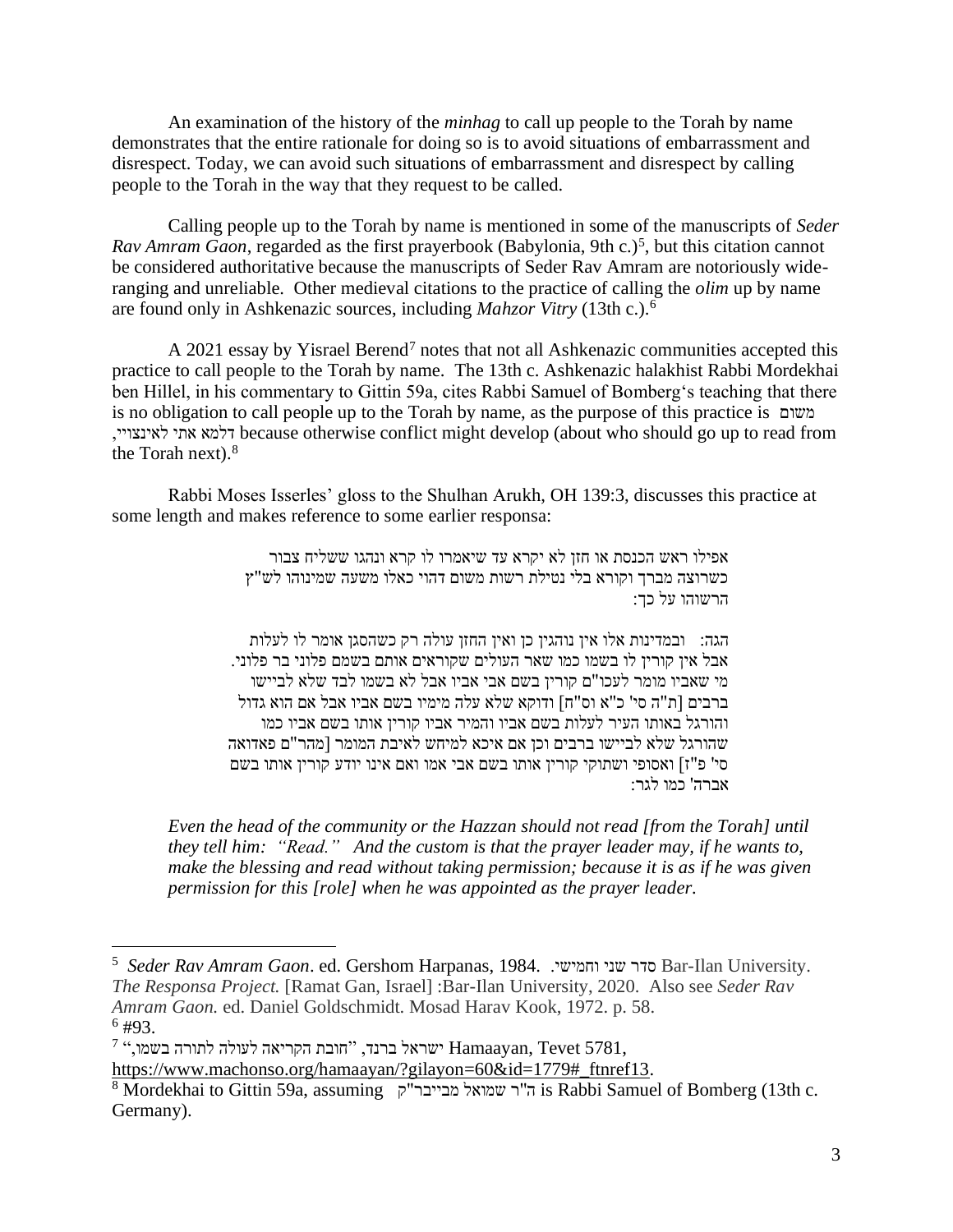*Rem"a: And in these [Ashkenazic] lands, this is not the custom, and a Hazzan should not go up [to read from the Torah] unless the assistant calls him up. However, he [the Hazzan] is not called up by his name like all the other olim who are called by their names, [in the form] "Ploni Bar Ploni."*

*Someone whose father is an apostate is called up by his father's father's name, and not with his name alone, in order to not shame him in public. [*Terumat Hadeshen - siman 21 and 68*]. And this is only when this person has never been called up to the Torah with his father's name; but if he is an adult and accustomed in that city to be called up by his father's name, and then his father became an apostate, he should be called up to the Torah by his father's name as they are accustomed to, in order to not to shame him in public. And so too, if there is a concern about the hostility of the apostate.<sup>9</sup> [*Maharam Padua - siman 87*] [Regarding] an Assufi [someone who does not know the identity of his parents] and a Shtuki [someone who knows the identity of his mother but does not know the identity of his father], we call him by his mother's father's name, and if he doesn't know it, then we call him up with the name "[son of] Avraham", as [would be done for] a convert.* 

This passage indicates that calling up people to the Torah by name, while not mentioned in the Talmud, is a time-honored practice in the Ashkenazic world. It also notes that the name may be modified, in order to avoid embarrassment to the *oleh* (as, after all, the purpose of this practice in the first place is to avoid discord and embarrassment). In particular, the reference to a parent who is an apostate could be a source of embarrassment, leading to a preference for the use of the patronymic form but with the name of a grandparent.

The responsum of Maharam Padua<sup>10</sup>, to which the Rema refers, describes two brothers whose father had become an apostate, and the two brothers had refrained from taking an aliyah in the synagogue since that time because of how painful and embarrassing it would be to hear the announcement of their father's name. Maharam Padua relies on the precedent of the Terumat Hadeshen, indicating that of course the brothers should be welcome to be called up for an aliyah but using a different patronymic (the name of their grandfather). He cites the Talmud's injunction, - נוח לו לאדם שיפיל עצמו לכבשן האש ואל ילבין פני חבירו ברבים - הי<br/>It is better for one to throw oneself into a furnace rather than to embarrass a person in public."<sup>11</sup>

A responsum of the Rema<sup>12</sup> also refers to this responsum of Maharam Padua and notes that he was giving permission specifically with regard to calling someone up to the Torah. For the writing of a Get, the standards are more exacting and one needs to be referred to by one's halakhic name and any aliases, even if it would include an embarrassing patronymic. However, this is not the case for calling someone up to the Torah by name, the entire purpose of which is to help the Torah reading to proceed in an orderly fashion and to avoid the potential embarrassment of two people coming up to read at the same time.

<sup>&</sup>lt;sup>9</sup> Presumably, a concern that this apostate would be so offended that his son would not be called up with his patronymic that he might take vengeance against the Jewish community. <sup>10</sup> Meir Katzenellenbogen (1482-1565), *Responsa Maharam Padua*, #87.

<sup>11</sup> BT *Bava Metzia* 59a.

<sup>12</sup> Rabbi Moses Isserles (1530-1572**)**, *Teshuvot Rema*, #41.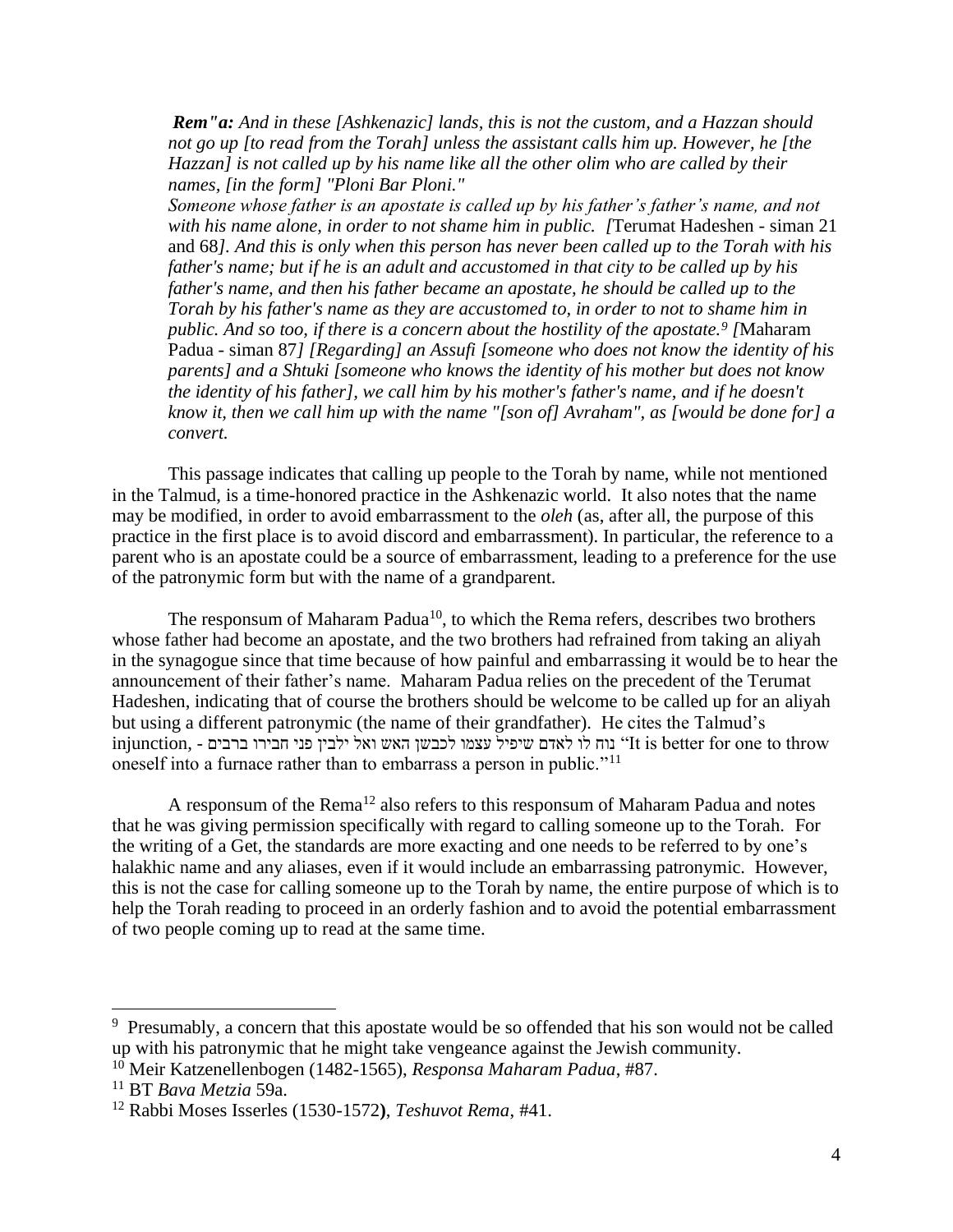The essay by Yisrael Berend on this topic also cites the 19th c. Rabbi Isaac Danzig's interpretation for this custom, in his Responsa Beit Yitzhak: העולין את בקרוא התורה את מכבדין ואנו כה ישל חיבה ואהבה להראות שהם חשובים בעינינו "We honor the Torah by calling those who come up to it with names of affection and love, to demonstrate that they are esteemed in our eyes."<sup>13</sup> We give esteem to the Torah when we show esteem to those who are being called up to it.

Berend notes that the Jewish community of Djerba, Tunisia had the custom of calling people up without mentioning their names.<sup>14</sup> A responsum of Rabbi Hayyim Azoulai<sup>15</sup> notes that the practice in Jerusalem was similarly not to call people up to the Torah by name, but to signal to them in a different way that they should come up. However, calling people up by name has become the prevailing practice.

Halakhic sources are therefore clear that calling people up by name is a meritorious practice specifically because it conveys respect and love to the *olim* and thereby conveys respect and love to the Torah. It also prevents the potential embarrassment of two people coming up to the Torah at the same time, and should in no way cause embarrassment to the *olim*.

Hence, the entire rationale that underlies calling people up to the Torah by name is that of *derekh eretz*, civility in interpersonal relations. This time-honored minhag requires that people be called in the way that they prefer to be called, as a basic gesture of respect. The next part of this teshuvah outlines how people who are non-binary may be called to the Torah.

## **A Torah Service liturgy for honorees of all genders<sup>16</sup>**

A welcoming prayer community offers honors in the Torah Service, such as an *aliyah* to the Torah or *habgahah* and *gelilah*, to a wide range of members as well as first-time guests, including of course non-binary members and guests.

<sup>13</sup> Berend cites Danzig, *Responsa Beit Yitzhak, Torat Haminhagim* 21. (Note that this *Responsa Beit Yitzhak* is different from the better known Responsa volumes called *Beit Yitzhak* by Rabbi Isaac Fleckeles.)

<sup>&</sup>lt;sup>14</sup> Berend, ibid.

<sup>15</sup> 18th c. Jerusalem and Europe; *Responsa Hayyim Sha'al*, 1:13.

<sup>&</sup>lt;sup>16</sup> This liturgy was developed in 2017 at the Fort Tryon Jewish Center in New York, NY, by Rabbi Guy Austrian with the congregation's Ritual Committee and other congregants, including Rabbi Joel Alter, Rabbi Noah Bickart, Rabbi Matthew Goldstone, Karen Greene, Lois Griff, Seth Guthartz, Rabbi Elie Kaunfer, (now Rabbi) Mary Brett Koplen, Jenny Koshner, Jack Murad, and Laynie Soloman. Invaluable insight and feedback were given at the time by Rabbi Miles Cohen, Rabbi Ari Lev Fornari, Dr. Ruth Langer, Rabbi Sharon Kleinbaum, Rabbi Dalia Marx, and Rabbi Joel Roth. This liturgy is deeply indebted to variations that had already been developed at congregations such as Congregation Beit Simchat Torah (CBST) in New York and Congregation Sha'ar Zahav in San Francisco and in their important *siddurim*; by organizations such as Keshet and TransTorah; and by many individual transgender and non-binary Jews who have insisted upon different ways of naming themselves and being named.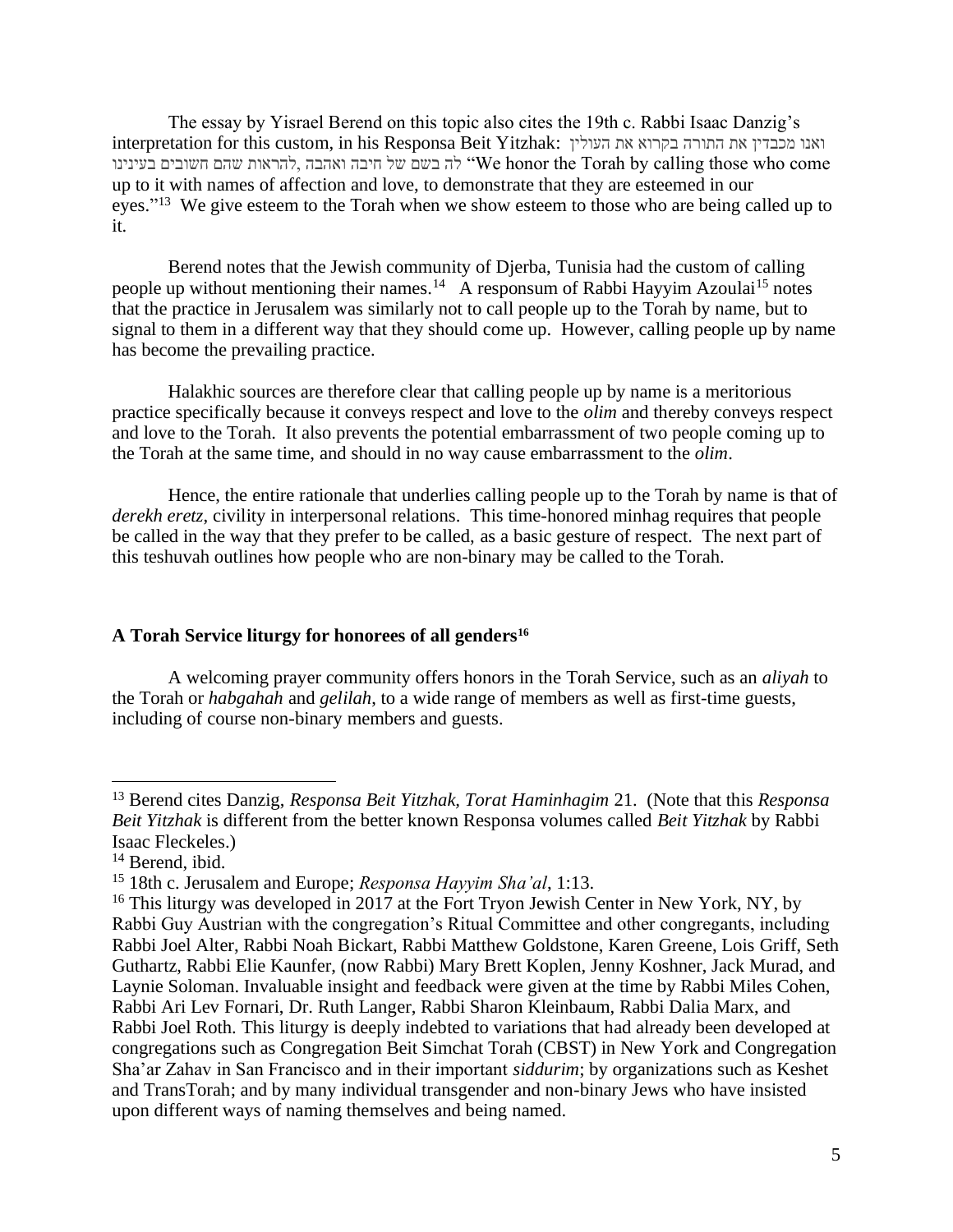This liturgy offers three gender variations: masculine, feminine, and neutral. It does not seek to create a single universal version for all honorees, because the aim is not to eliminate or flatten gender differences, but rather to lift up the diversity of human gender identities, using a manageable set of options. Those men and women who have long been accustomed to being called with forms such as *"ya'amod"* and *"ta'amod"* will continue to have that experience. Nonbinary Jews are called with a third, gender-neutral option, which aims to be as continuous as possible with older forms in both content and sound. Other aspects of the ritual language are made uniform, where a reference to the honoree's gender is not needed, or where the neuterplural form may be employed, or where ease of use for the gabbai recommends a single text.

However, *gabba'im* are not able to visually assess honorees' gender identities in order to decide which grammatical forms to use. A kind and patient community, in which people are still learning about the range of gender identities, allows people to make mistakes and be gently corrected. Even so, it is wise to avoid such situations in the Torah service, where efficiency and inclusivity should converge smoothly.

Our expectation is that gabba'im can learn the gender identities of regulars, as they have learned who may be called to the kohen or levi *aliyot.* Guests can be alerted to the three liturgical options by their hosts and friends. It is advisable for the congregation's honor cards to include language such as, "You can be called up by one of three gender options: masculine, feminine, or neutral (non-binary). Please let the gabbai know how to call you up." If necessary, a gabbai can discreetly ask an honoree how they would like to be called up.

#### **1. Calling honorees for an aliyah to the Torah:**

The standard call to an aliyah has three gendered elements: (a) the verb inviting the honoree to stand, (b) the description of the honoree's relationship to his or her parents, and (c) the honoree's place in the sequence, as follows: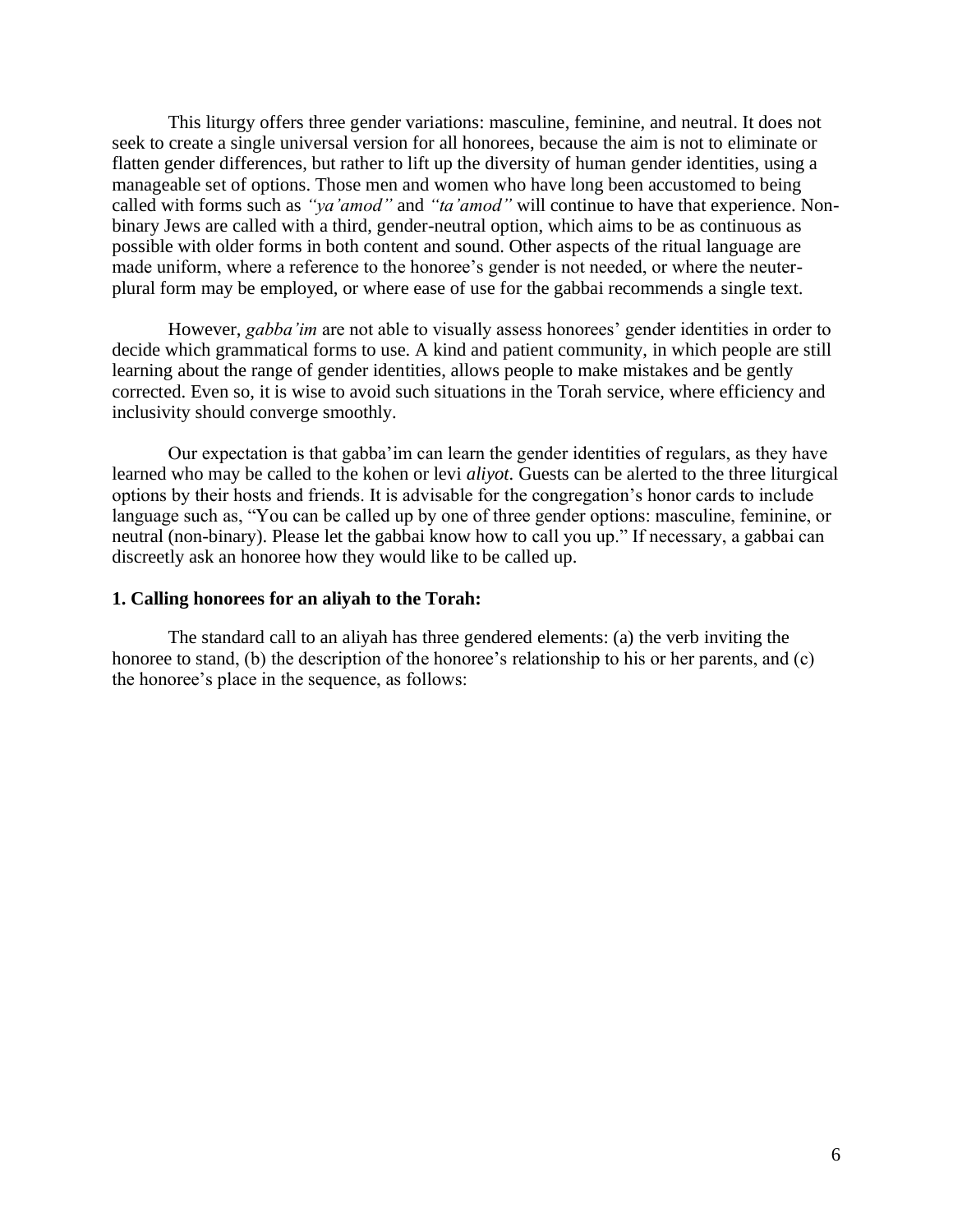| ֹשֶׁלִישִׁי |    | יִצְמֹּד Let ______ son of ______ stand (ya'amod), the third                                                           |
|-------------|----|------------------------------------------------------------------------------------------------------------------------|
|             |    | [person to be called] (shelishi).                                                                                      |
| . שלישית    | בת | Let $\_\_\_\$ daughter of $\_\_\_\$ stand <i>(ta'amod)</i> , the third<br>תַעֲמֹד   [person to be called] (shelishit). |
|             |    |                                                                                                                        |

For (a), the verb, we add a third, neutral option: **"na la'amod" / "דֹמֲעַל אָנ "**a formal usage in modern Hebrew that means "please stand." While perhaps a bit unusual idiomatically, "na la'amod" is grammatically correct, appropriately brief, adds just one syllable, and sounds almost indistinguishable from the familiar gendered "ya'amod" and "ta'amod." <sup>17</sup>

For (b), the bridge from the honoree's name to the parents' names, many non-binary Jews use "mibeit" / "מבּית" (from the house of) or "/ "לבית" (of the house of) in lieu of "ben" or "bat." These gender-neutral usages have precedent as names in *ketubot* (marriage contracts) where they can introduce the vernacular last names of the partners' families, as well as in Israeli idiomatic usage. The intent of this proposed naming convention is to have *mibeit* or *l'veit* followed by the Hebrew name(s) of the parent(s)).<sup>18</sup>

In practice, the gabbai must refrain from automatically filling in "ben" or "bat" when listening to and repeating the honoree's Hebrew/Jewish name. Rather, the gabbai simply waits until the honoree gives the appropriate phrase, and repeats what is said.

For (c), the place in the sequence, we recommend the use for all honorees of the custom already present in many congregations, which is to refer not to the person being called up (for example, *"shelishi"* or *"shelishit"*) but to the *aliyah* itself. Since "*aliyah*" is always a feminine noun, the formulation is always feminine; for example, *"la'aliyah hashelishit"* ("for the third aliyah"), and so on.<sup>19</sup>

<sup>&</sup>lt;sup>17</sup> An alternative proposal used in some other communities is "*ekra la'amod*" ("I call to stand"), but we feel that it shifts the attention from the honoree to the gabbai who is speaking.

<sup>&</sup>lt;sup>18</sup> Rabbi Dalia Marx and others have suggested that  $\zeta$ לבית may be more common and idiomatic in rabbinic Hebrew contexts such as *ketubot*. At the time of this writing, יתֵב ִמ seems to be the prevailing choice among non-binary Jews in the U.S. Among those who pioneered the use of יתֵב ִמ were Max Strassfeld and their father Rabbi Michael Strassfeld for Max's commitment ceremony, officiated by Rabbi Camille Angel in 2006. We expect that this naming custom will take its own organic path. In any case, the choice is up to the individual honoree and should simply be repeated by the gabbai.

<sup>&</sup>lt;sup>19</sup> The Mishnah in Megillah 4:2 lists the number of people who read from (i.e., are called up to) the Torah on a given day or holiday, and not the number of aliyot (though it is effectively the same thing). Changing the reference from the oleh/olah ("*shelishi/shelishit*") to the aliyah ("*la'aliyah hashelishit*") is a shift in rhetorical emphasis, and may mark an increased deference toward the role itself. Such a shift may already be underway in common English usages such as "the third aliyah begins on chapter 3, verse 3," or "would you like to do *hagbahah*?" Perhaps it is, then, appropriate to name both the individual and the role, balancing the two. This shift is permissible in order to meet the goal of calling honorees of all genders with appropriate respect, using established Hebrew grammatical forms.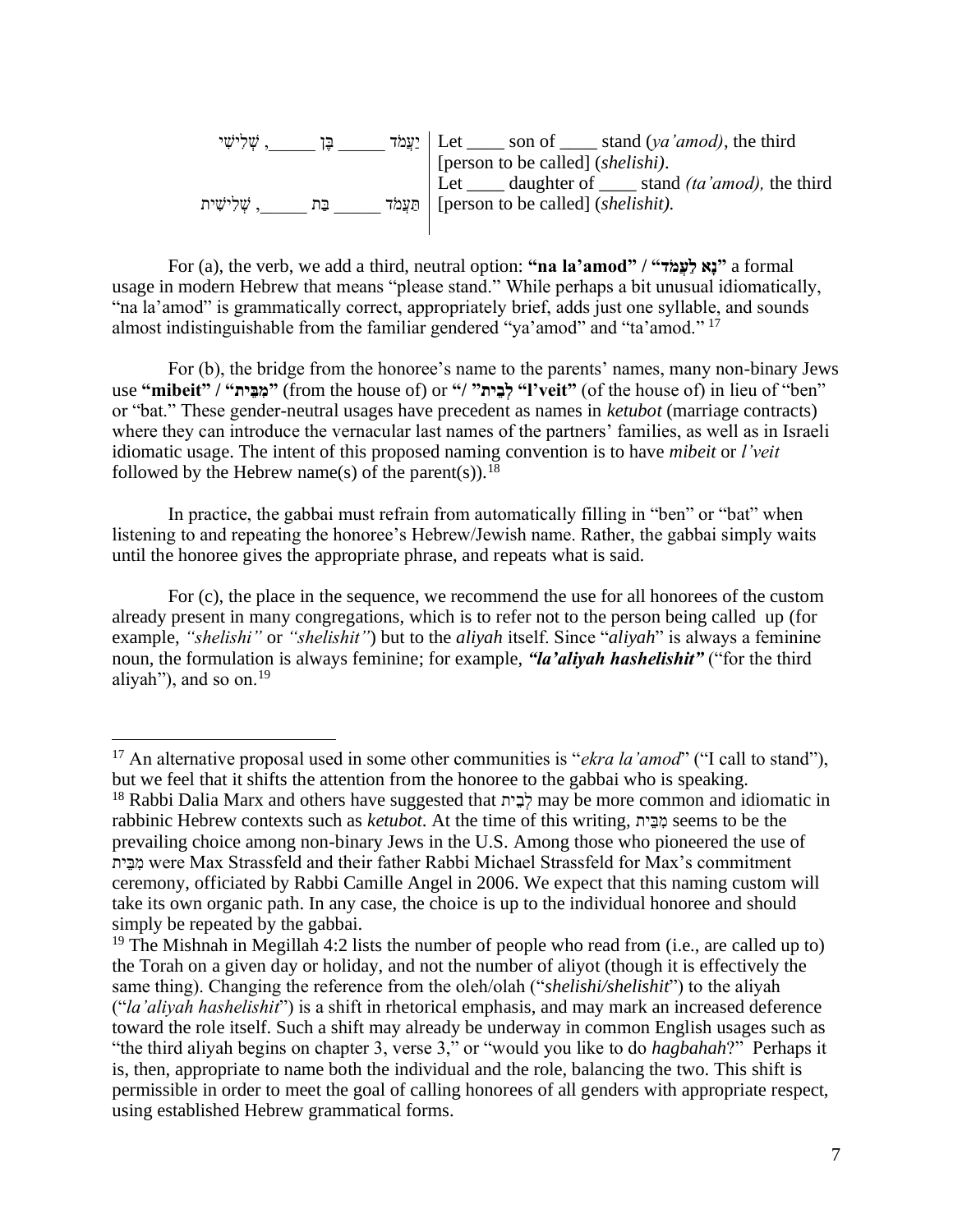**Aharon**: When adding an extra aliyah (such as an eighth on Shabbat morning), the traditional liturgy calls the honoree as "aharon" or "aharonah." The revised liturgy would be **"la'aliyah ha'aharonah"** ("for the last aliyah").

**Maftir**: When calling someone for a maftir aliyah, the traditional liturgy again refers to the honoree, with their name, as "maftir" or "maftirah" ("the one who will read the Haftarah").<sup>20</sup> The revised liturgy would call all such honorees to the role, **"likri'at hahaftarah"** ("for the reading of the Haftarah").

**Levi**: When calling someone for the Levi aliyah, honorees have until now been recognized as "levi" or "bat levi." They give the name of their Levi father last, so that the call concludes with the ringing out of "Levi!" regardless of the honoree's gender. This practice can continue when the honoree is non-binary and calls themselves "*mibeit* so-and-so *halevi.*"

**Kohen**: The traditional liturgy for calling someone to the kohen aliyah is a special case. After the gabbai's introductory liturgy ("*veya'azor veyagen…")* the gabbai calls up a male or female honoree as follows:

| הכהו |     | ן להון קרב, יַעֲמֹד   Kohen, approach <i>(kerav)</i> , let<br>son of | the kohen   |
|------|-----|----------------------------------------------------------------------|-------------|
|      |     | stand (ya'amod)                                                      |             |
| הכהו | בּת | רִבְי, תַעֲמֹד   Daughter of a kohen, approach (kirvi), let          | daughter of |
|      |     | the kohen stand $(ta'amod)^{21}$                                     |             |

The custom of opening with "*kohen, kerav*" or "*bat kohen, kirvi*" is no mere flourish but alludes to a verse (Lev. 9:7):

וַיֹּאמֶר מֹשֶׁה אֶל-אַהֲרֹן, קְרַב אֶל-הַמִּזְבֵּחַ וַעֲשֵׂה | Then Moses said to Aaron: "Approach the altar and sacrifice אֶּ ת-חַטָאתְׁ ָך וְׁאֶּ ת-עֹלָתֶּ ָך, וְׁ כַפֵר בַעַדְׁ ָך, ּובְׁ עַד הָעָם; ן וַעֲשֵׂה אֶת-קָרְבַּן הָעָם, וְכַפֵּר בַּעֲדָם, כַּאֲשֶׁר, צִוָּה | for yourself and for the people; and sacrifice the people's ה'. your sin offering and your burnt offering, making expiation offering and make expiation for them, as the Lord has commanded."

<sup>&</sup>lt;sup>20</sup> In rabbinic literature (e.g., Mishnah Megillah 4:2) this function is referred to as  $\kappa$ כוביא להפטיר בנביא (literally, "to release [from the Torah reading] with a reading from a Prophetic book," or more directly, "to read the haftarah"). As Rabbi Miles Cohen explains: "The maftir's job is to read from Nevi'im (Prophets). But the one who is called is not allowed to do so without first paying respects to the Torah. To put Nevi'im and Torah on the same footing would not give due honor to the Torah. So most Shabbatot, we even invent a token aliyah, reading material that has already been read, just so the one who is called can first read from the Torah. The blessing before the haftarah is very strangely structured (two in one) to make just this point. Although the one who is called should be reciting a blessing about the haftarah, the blessing raises an irrelevant subject, namely Torah, and by tying the Torah to Moshe (the first prophet, of course), the blessing can claim to stay on topic. All this is for the honor of the Torah" (adapted from e-mail communication).

<sup>21</sup> Rabbi David J. Fine has suggested that *bat kohen* may be replaced with the term *kohenet* as found elsewhere in rabbinic literature to refer to the daughter of a *kohen.*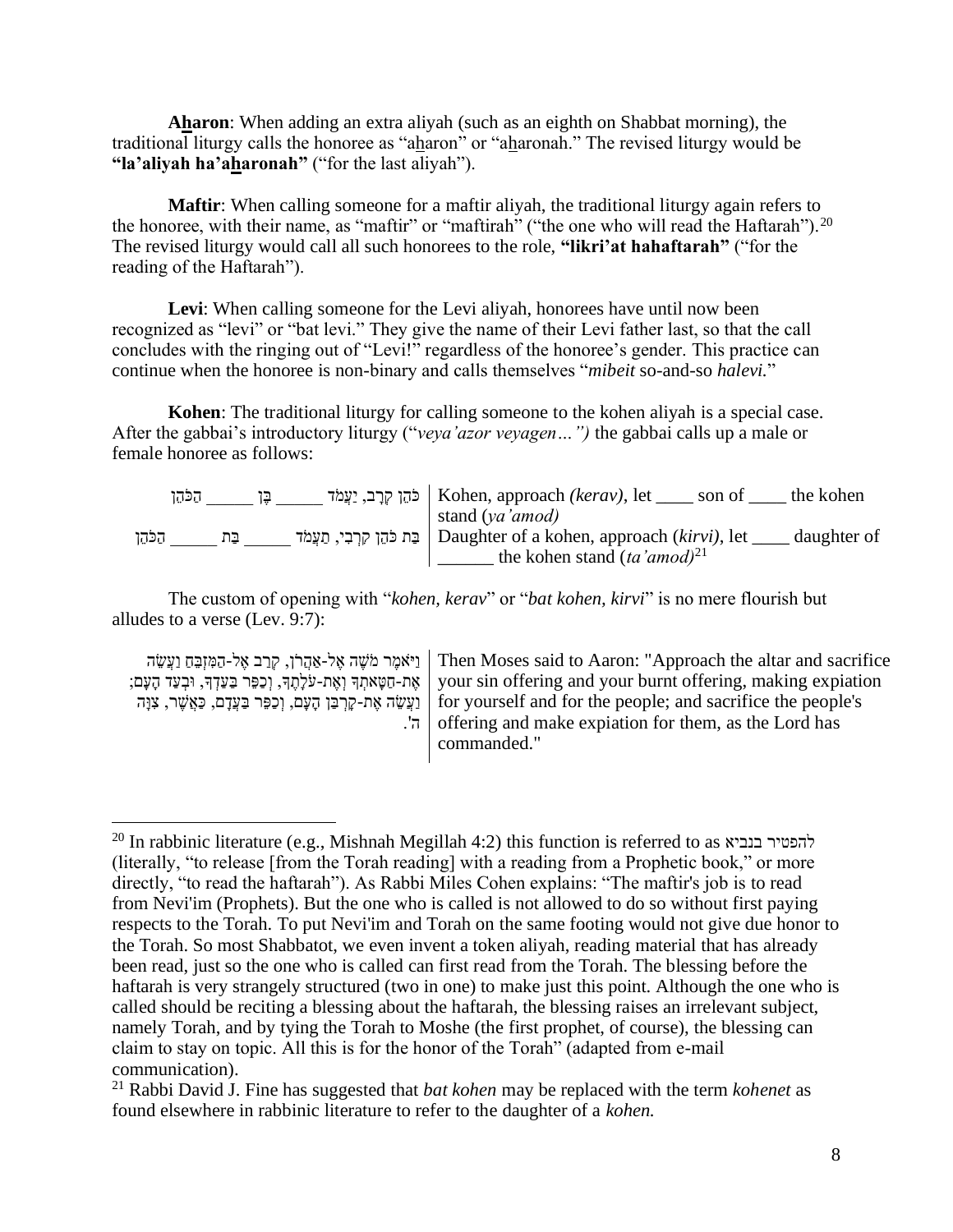The allusion to the verse evokes the tradition that the Torah reading table is a stand-in for the altar, and that the kohen coming for an aliyah is a stand-in for Aaron, the original kohen.<sup>22</sup> Eliminating this introductory call to approach would be the simplest option, but it would entail the loss of this deeper, mythopoetic resonance, of the sort that infuses so much of Jewish liturgy and synagogue customs.

The best option to preserve both the textual allusion and the sound of the traditional form may be to actually cite the first few words of the verse, *"vayomer Moshe el Aharon, kerav…"* ending thus with the familiar call, "*kerav*!" Since we are quoting directly, there is no need to modify the gendered verb. Citing a verse fits this section well, as another verse citation quickly follows: "*ve'atem hadeveikim*…" (Deut. 4:4).

Gabbayim have typically asked aloud, when necessary, "Is there a kohen or bat kohen present?" The gabbai should instead ask, **"Is there anyone present who is a kohen or the child of a kohen?"**

#### **(גְ לִ ילָה)** *gelilah* **or) הַ גְבָ הָה)** *hagbahah* **for someone Calling 2.**

The conventional call for *hagbahah* and *gelilah* in many congregations includes the gender of the honoree in both the call itself and the reference to the honoree's role:

| יַעֲמֹד הַמַּגְבִּיה   Ya'amod hamagbiah, Let the [male] lifter stand.       |
|------------------------------------------------------------------------------|
| תַּעֲמֹד הַמַּגְבִּיהָה   Ta'amod hamagbihah, Let the [female] lifter stand. |
| יַצְמֹּד הַגּוֹלֵל   Ya'amod hagoleil, Let the [male] wrapper stand.         |
| תַעֲמֹד הָגּוֹלֵלָת   Ta'amod hagolelet, Let the [female] wrapper stand.     |

As with the aliyot and the Haftarah, to avoid calling a person by their *role* (as lifter or wrapper), we must shift to describing the action: "*lehagbahat hatorah / liglilat hatorah"* ("for the lifting of the Torah / for the wrapping of the Torah"), which are the formal names of these actions. In order to retain a reference to the person, there is a preference for honorees for these two roles to be called by their (Hebrew/Jewish) name, just as for an aliyah. This is already the custom in many communities.

Thus, all honorees for *hagbahah/gelilah* may be called as follows:

- 1. a variation by gender: "ya'amod," "ta'amod," or "na la'amod,"
- 2. the honoree's name (though some communities may choose to omit this), and
- 3. "*lehagbahat hatorah / liglilat hatorah"*

## **3. Mi shebeirach for an individual after an aliyah**

Congregations which offer an individual *mi shebeirakh* blessing for one who was called to the Torah use a variety of texts. Typically these begin as follows:

<sup>&</sup>lt;sup>22</sup> We are grateful to Rabbi Miles Cohen for alerting us to this allusion.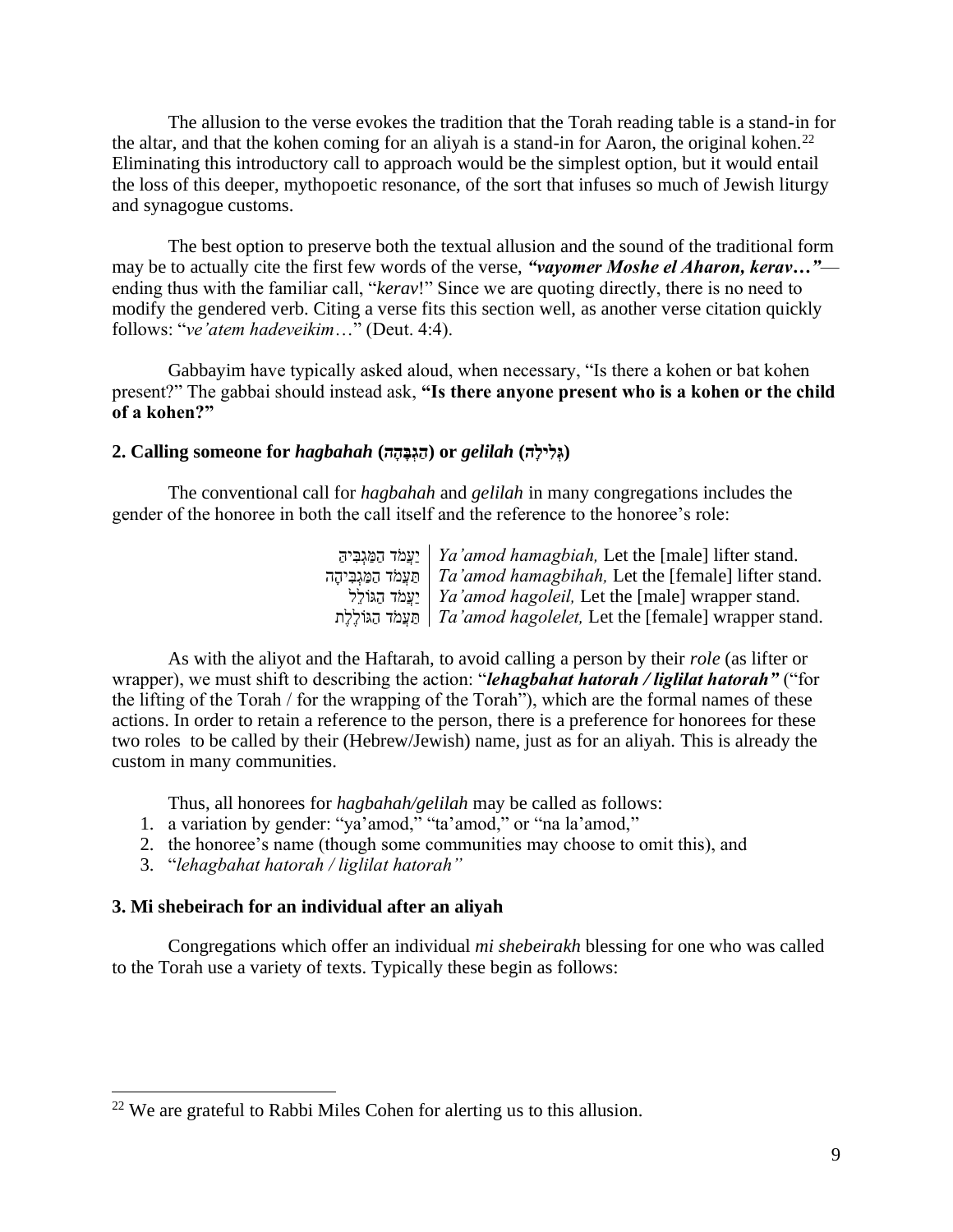| ּמִי שֶׁבֵּרַךְ אֲבוֹתֵינוּ אַבְרָהָם יִצְחָק וְיַעֲקֹב,       | May the One who blessed our ancestors, Abraham, Isaac,    |
|----------------------------------------------------------------|-----------------------------------------------------------|
| שָׂרָה רִבְקָה רָחֵל וְלֵאָה,                                  | Jacob, Sarah, Rebecca, Rachel, and Leah,                  |
| הוּא יִבַרֵךְ אֵת יִבֵּן/ בַּת                                 | bless $\_\_\_$ son/daughter of $\_\_\_\_$                 |
| בַּעֲבוּר שֶׁעָלָה/שֶׁעָלְתָה                                  | because he/she has come up ( <i>alah/aletah</i> )         |
| לִכְבוֹד הַמַּקוֹם, לִכְבוֹד הַתּוֹרָה, וְלִכְבוֹד הַשַּׁבָּת, | for the honor of God, Torah, and Shabbat,                 |
| מָאָת                                                          | as well as                                                |
| ואת כל משפחתו/ משפחתה                                          | and his/her entire family ( <i>mishpahto/mishpahtah</i> ) |
| וְאֵת כַּל הַקַּהַל הַקֵּדוֹשׁ הַזֶּה.                         | and this entire holy congregation.                        |
| בִּשְׂכַר זֶה, הַקָּדוֹשׁ בָּרוּךְ הוּא יִשְׁמְרֵם וְיַצִּילֵם | On this merit, may the HBO guard and save them (all)      |

It presents two gendered forms: the verb for "has come up" (*alah/aletah),* and the possessive "his/her family" (*mishpahto/mishpahtah).* 

In addition to the gendered "*ba'avur she'alah/she'aletah,*" the neutral version can be: **"***ba'avur ha'aliyah***"** ("because of this aliyah").

In addition to the gendered possessive "*mishpahto/mishpahtah,"* the neutral version can be: **"***ve'et kol hamishpahah"* (and the whole family). The lack of possessive form here is admittedly awkward but does have some precedent in more colloquial Hebrew, and is preferable to dropping the reference entirely or requiring honorees to list all their family members by name.<sup>23</sup>

### **PSAK:**

1. The rationale that underlies calling people up to the Torah by name is that of *derekh eretz*, civility in interpersonal relations. This time-honored minhag requires that people of all genders be called in the way that they prefer to be called, as a basic gesture of respect.

2. Individuals of non-binary gender should have the choice to be honored by the congregation using the gender-neutral forms of the call to the Torah and Mi Sheberakh as found in this teshuvah, or similar forms acceptable to the rabbi and congregation.

<sup>23</sup> Ideally, the rest of the *mi shebeirakh* text can be uniform for all honorees, if it applies the blessing to many people—the honoree, the family, and the entire congregation—and uses neuterplural forms (*yishmereim, yatzileim,* etc.). A sample text, which differs somewhat from that found in *Siddur Lev Shalem*, is found in an appendix to this teshuvah.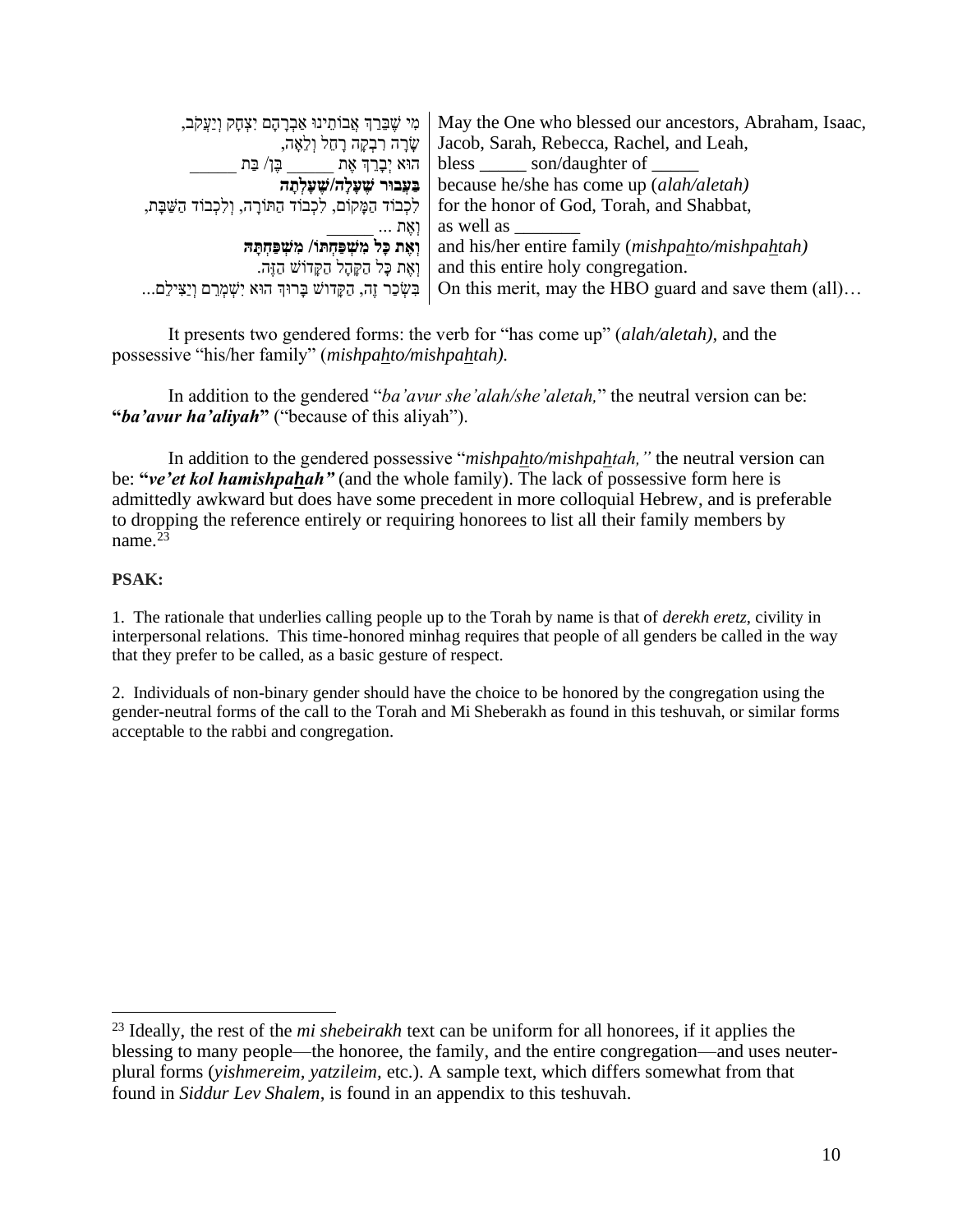# **Appendix: Text of Revised Liturgy for Calling Honorees in the Torah Service**

## **1. Calling an honoree for an** *aliyah*

*three variations by gender for the call to stand; one uniform reference to the aliyah itself*

יַעֲמֹד / תַ עֲמֹד / נָא לַעֲמֹד  $\lceil$ בֶּן / בַּת / מִבֵּית $[$ ... לַעֲלִיָה הַשְׁ לִישִ ית. ... לַעֲלִיָה הָאַ חֲרֹונָה. ... לִקְרִיאַת הַהַפְטָרָה. Let \_\_\_\_ [child of] \_\_\_\_ stand … for the third *aliyah*. … for the last (additional) aliyah. … for the reading of the Haftarah.

# **Calling a non-binary honoree who is the child of a** *kohen* **for the first** *aliyah*

|                                                                                                                                                  | לְתּוֹרָה,  [  Let us render greatness to God and give honor to the Torah,  הַכֹּל הָבוּ גְדֵל לְא'לְהֱינוּ וּתְנוּ כָבוֹד לַתּוֹרָה,   |
|--------------------------------------------------------------------------------------------------------------------------------------------------|-----------------------------------------------------------------------------------------------------------------------------------------|
| ּכֹּהֵן קְרַב, יַעֲמֹד _______ בֶּן _______ הַכֹּהֵן /                                                                                           | <i>male:</i> Kohen approach, let ______ son of ______ the kohen stand                                                                   |
| בַּת כֹּהֵן קְרָבִי, תַעֲמֹד<br>בת                                                                                                               | .<br>/ הַכֹּהֵן   female: Bat kohen, approach, let _____ daughter of _____ the<br>kohen stand                                           |
| ּכַּכָּתוּב: וַיֹּאמֶר מֹשֶׁה אֶל-אַהֲרֹן, קְרַב,<br>נַא לַעֲמֹד מְבֵית הַכֹּהֵן.<br>בָרוּךְ שֶׁנָּתַן תּוֹרָה לְעַמּוֹ יִשְׂרָאֵל בִקְדֻשָּׁתוֹ | non-binary: As it is written: "Then Moses said to Aaron:<br>Approach" (Lev 9:7), let _____ [child of] _____ the kohen stand<br>$\cdots$ |
|                                                                                                                                                  | Blessed is the One who, in holiness, gave the Torah to Israel                                                                           |

# **(גְ לִ ילָה)** *gelilah* **or) הַ גְבָ הָה)** *hagbahah* **for someone Calling 2.**

*three variations by gender for the call to stand; one uniform reference to the action itself*

| יַעֲמֹד / תַּעֲמֹד / נָא לַעֲמֹד Let | $\left\lceil \frac{1}{n^2}, \frac{1}{n^2} \right\rceil$ ____ [child of] ____ stand                    |
|--------------------------------------|-------------------------------------------------------------------------------------------------------|
|                                      | הַתּוֹרָה.    for the lifting of the Torah.<br>לְגְלִילָת הַתּוֹרָה    for the wrapping of the Torah. |